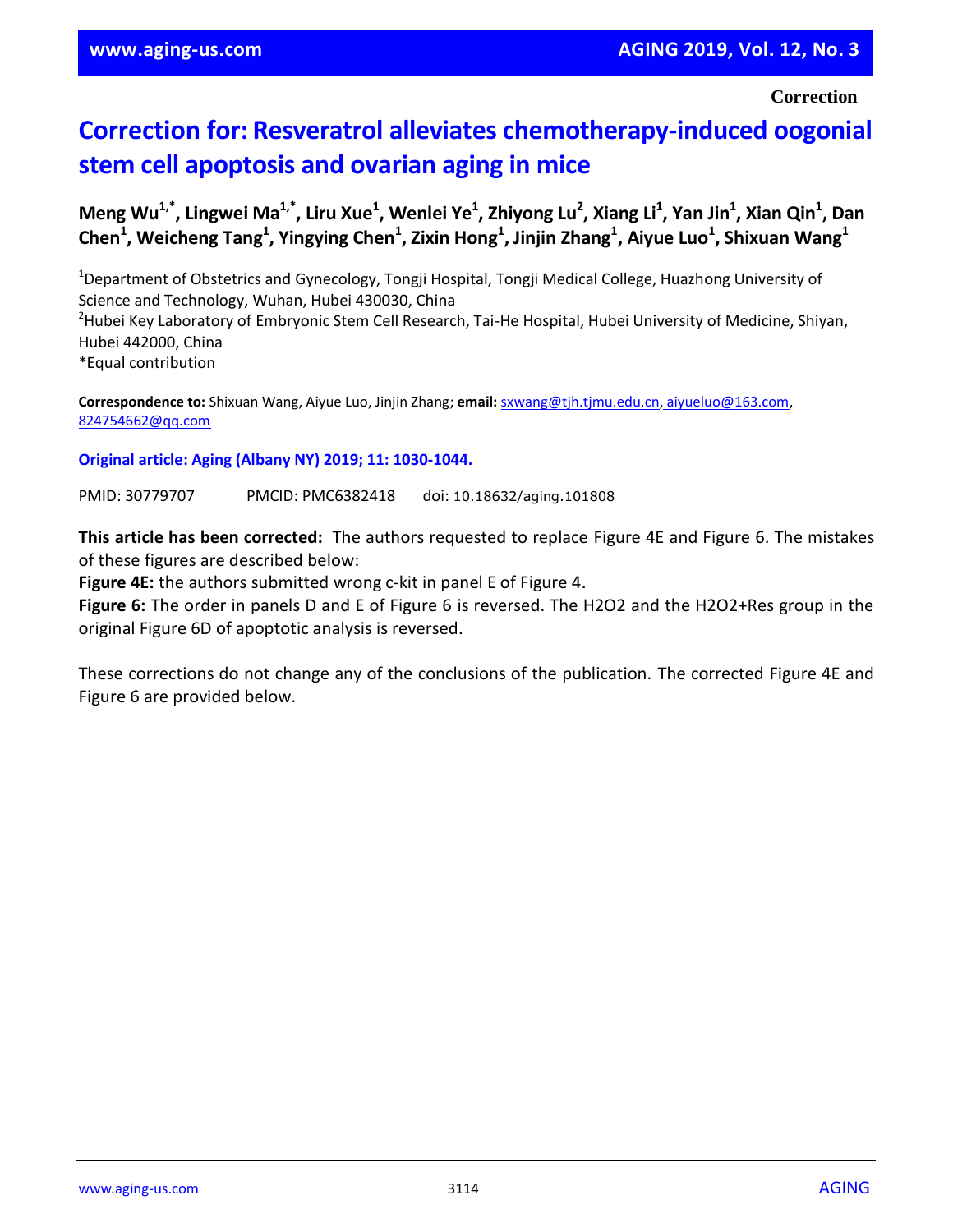

**Figure 4. Morphology and characteristics of OSCs.** (**E**) Reverse transcription PCR analysis for the expression profile of OSCs using ovarian tissue as a positive control. M: 100 bp DNA marker; No RT, PCR of RNA sample without reverse transcriptase.